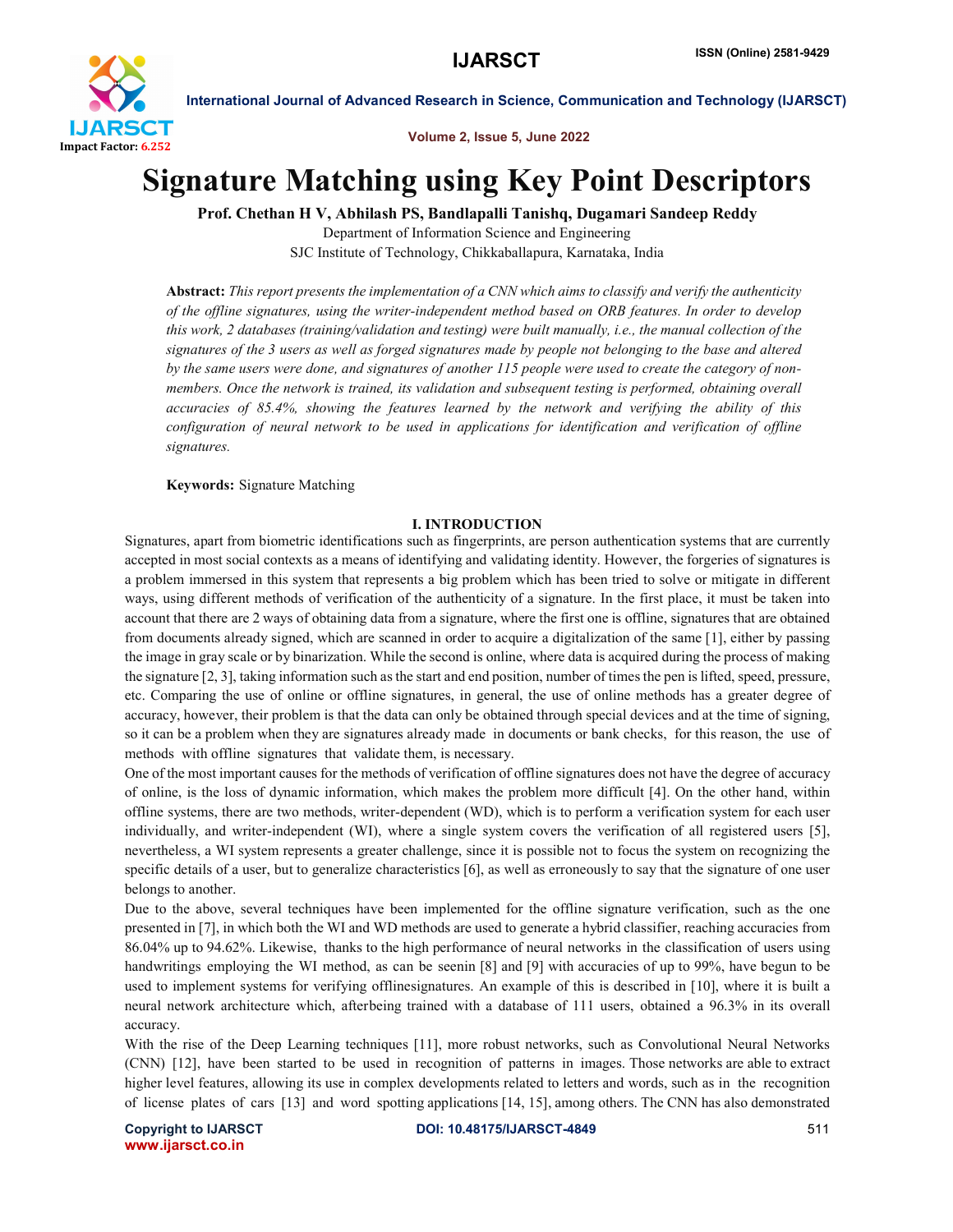

### Volume 2, Issue 5, June 2022

to have better performance than the common artificial neural networks, surpassing the accuracy in more than 10% [16]. The advantage that the CNNs have is that they do not only focus their learning on finer details but on general appearance of the signatures [17]. This capability has given the possibility of applying them in works like the one developed in [18], where a Deep CNN is used in order to discriminate which signatures belonged to which user using the WI method, and then move on to another phase, where WD is used to classify the signature as genuine or not.Other similar work is described in [19], where a hybrid WI-WD model is implemented, using a 2-channel CNN with a channel for a query signature and other for a reference signature, additionally, adding an WD stage with a support vector machine (SVM) trained with the CNN features of the last down sampling layer.

In [20], in contrast to the aforementioned works, the authors propose 3 stages, that were called "feature learning", where a pre-trained residual CNN was used to learn the characteristics of the signatures, then, 2 additional stages "active learning" and "final verification" are implemented with SMV, the first one tofinally separate the genuine signature from the forgeries, and the other to finally verify the authenticity. However, those development needs at least 2 stages to finally verify if the signature is genuine or not, hence, the idea of our work is to combine the two stages in only one network capable of identify a user signature and verify its authenticity and also discard the signatures no belonging to the users registered. A similar approach to our work is presented in [21], where the WI and WD stages are combined into only one Siamese CNN, nevertheless, it needs to compare the similarity between a pair of signatures, i.e. a sample of a genuine signature is needed. In our work, no sample to compare is needed in order to verify the signature entered to the network. In order to advance in the development of the techniques used for offline signature verification, this work presents the use of a DAG-CNN, a network that consists of a CNN configured with a structure typeDirected Acyclic Graph (DAG) Network [22], which has as advantage over a CNN configured in a linearway the use of multiple paths or branches in order to allow the network to increase its depth (number of convolution layers used) without having to make it longer. Also, each path can be configured in different ways, providing the network with the possibility to learn different features directly from the original input. With this network, we seek to verify the authenticity of different signatures using the WI method for an application where a registration of 3 users is done, which are accepted by means of their signature, additionally, the network must be able to know if the signature that is made belongs or not to the peoplein registered. This work is divided into 5 sections, where section 2 describes the database built for the implementation. Section 3 presents the proposed architecture together with its respective training and validation. Section 4 presents the results obtained through a new database and the analysis of the behavior of the network. Finally, section 5 gives the conclusions reached.

### II. METHODOLOGY

### 2.1 Database

Because this work is focused on the verification of signatures of specific users, we have downloaded the standard dataset from the Kaggle web site. This database consists of 50+ genuine signatures and 50+ forgeries made manually by users.

### 2.2 Database Collection

The collection of the genuine signatures is done with each of the users, writing it on a white sheet, without restriction of size and direction, i.e., as the person does not always sign in the same way, the signaturecan be made larger or smaller, just as it may have variations in its inclination. In addition to this, the collection of all the signatures is done in a single day, in other words, people start with the rested hand, but while they advance in the writing, they are going to feel annoyance or fatigue when writing, doing that they have major variations in the elaboration of the signature, this to have major variation in the genuine signatures. In total, 339 genuine signatures are obtained. The forgeries consist of 2 types, some elaborated by the same user, so that he makes slight variations where he/she is able to identify that is not his/her signature, and made by third parties (people not belonging to the database), collecting a total of 260 forged signatures. A sample of the database can be seen in Figure 1.

# 2.3 Preprocessing

Copyright to IJARSCT **DOI: 10.48175/IJARSCT-4849** 512 www.ijarsct.co.in Two phases of preprocessing were carried out: the first phase was done manually, where each of the signatures was digitalized with a scanner of 300 dpi resolution, saved in JPG format, followed by this, eachof the signatures was cut to a predefined size, taking into account the largest signature, which was  $570\times920$  px, without scaling, i.e., with its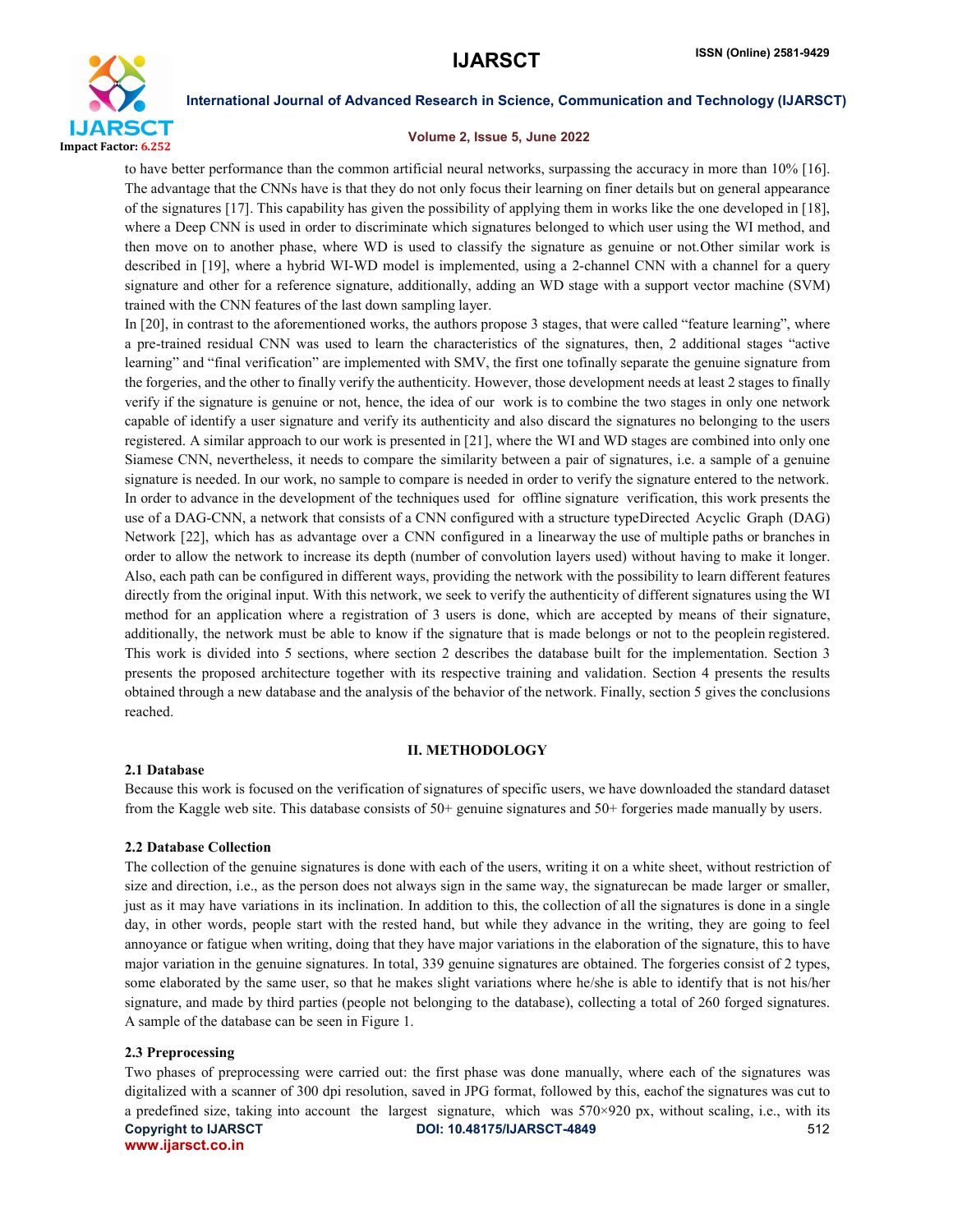

#### Volume 2, Issue 5, June 2022

original digitization size, and finally, the residues not belonging to the signatures, such as stains or dirt, were eliminated. In the second phase, the improvement of the image is performed, which consists of passing it to grayscale and making a contrast adjustment to highlight the details of the signatures using (1).



Figure 1. Samples of each user

#### 2.4 Data Augmentation

To increase the database without needing to require more signatures of the users and in turn to make changes in the positions of the signatures, it is decided to carry out a data augmentation. In order to do this augmentation, a location algorithm is applied using morphological operations [24] and a conditionalof area, i.e., the image is binarized with a fixed threshold, where pixels with values greater than 252 become 1, otherwise, become 0, to then applying a close operation (dilation followed by erosion) followed byan open operation (erosion followed by dilation), in order to eliminated the noise that was not erased in the first phase of the preprocessing. With this, a conditional is applied over the remaining areas, where if they have less than 500 px, they are erased, in order to avoid taking into account residual stains, since the resultingareas are used to generate the bounding box that will contain the signature. To the bounding box, 20 px are added to each side, in order to cover possible parts of the traces that might be out from it, and then, the box is located on the original image. This process can be seen in Figure 2.



Figure 2. Process to locate the region of interest of the signature in the image

In this way, the region of interest of each signature is found, from which the values of location ofthe vertices of the bounding box are obtained, comparing what vertex is more separated from the edge of the image. Taking into account this separation, a signature shift is performed, whose value is random between the point of the vertex and half the distance from the farthest edge, both in the height and in the width of the image. This process is performed at least 4 times in each category, resulting in a total of 1356 genuine and 1381 forgeries, adding 461 signatures not belonging to the 3 users. From that database, 50 are randomly extracted from each category to carry out the validation of the network, obtaining a dataset of 2,848 signatures for training and 350 for validation.

### 2.5 SIFT, Surf and ORB Features

#### A. Scale invariant feature transform (SIFT) Descriptor

In 2004, SIFT [6], [7] was proposed by D. Lowe an invariant feature detector. SIFT uses a cascade filtering concept to detect the features and convert image data into scale-invariant features. SIFT detects localfeatures which are robust against illumination changes, minor changes in viewpoint, and noise. In general, SIFT consist of four main stages: scale-space detection, key-points localization, orientation assignment, and extraction of the key-point descriptor.

In the scale-space detection stage, SIFT decomposes the original image using a Gaussian pyramid, which has multiple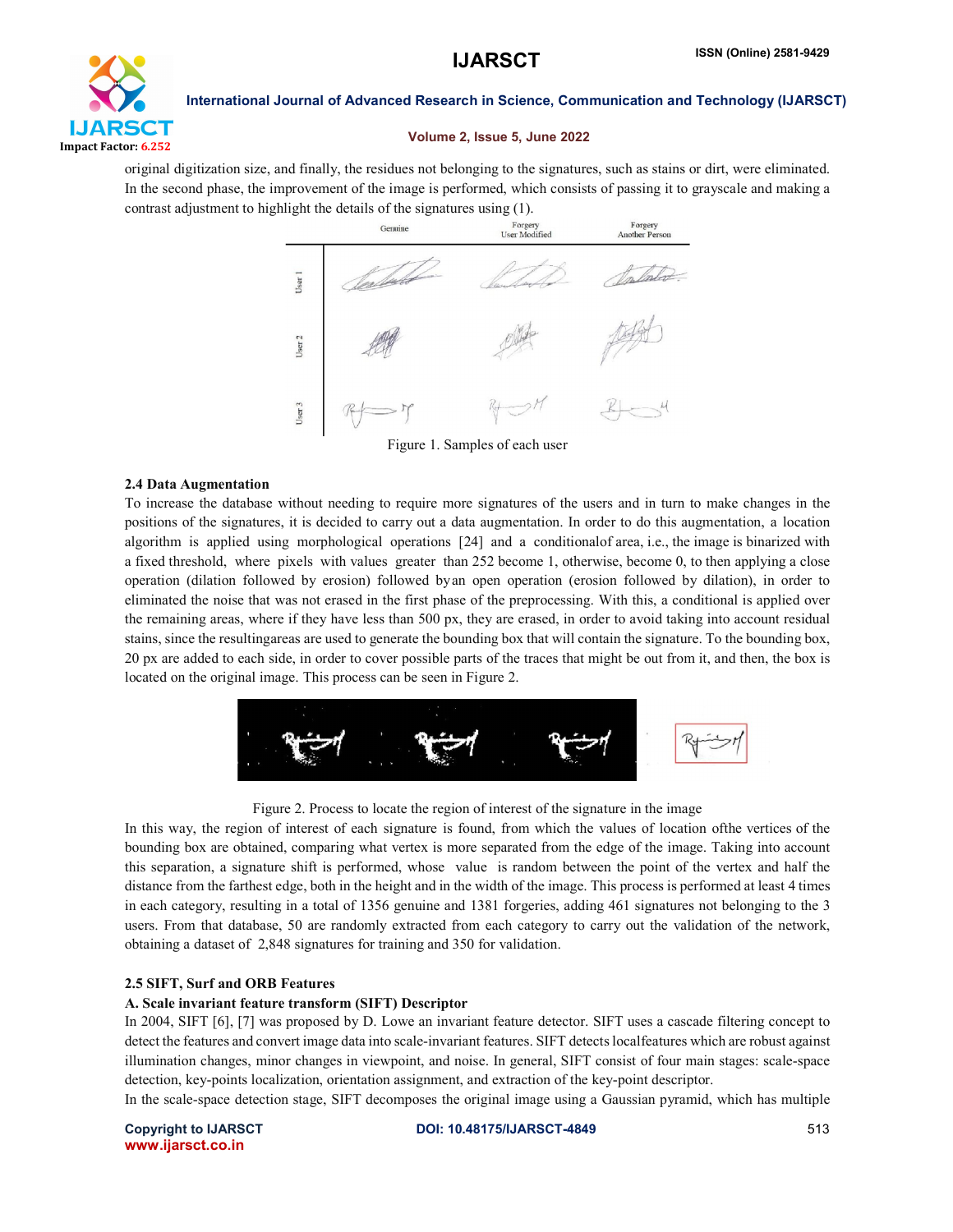

### Volume 2, Issue 5, June 2022

levels called octaves. Each octave is also decomposed into multiple sub-levels through convolving the original image with Gaussian filters with different scales. Each pixel DoG is compared withits eight neighbors; when the pixel has the maximum or the minimum value among all the eight neighbors' pixels, it is considered as a *key-point*. SIFT uses the quadratic Taylor expansion of the DoG scale-space function. Around the key-point, the direction and the magnitude of the gradient are calculated for each pixel and the orientation histogram is formed. Once this process is completed, the highest value is considered asthe orientation of the key-point.

# B. Speeded-up robust features (SURF) Descriptor

In 2006, Herbert Bay *et al.* presented SURF [8] algorithm. This algorithm contains four main steps: interest point detection, location and scale-space representation of interest points, local neighborhood description, and key-points matching. To detect the interest points, as a first step, SURF uses square-shaped filters to compute Gaussian approximation after the image was already cropped and discretized. Then, the Hessian blob detector [9] is used, which computes the determinant of the Hessian matrix around each point. The point that gets the highest determinant is considered as an interest point.

The determinant is used to compute the location and the scale-space representation of interest points, SURF applies different filter sizes to represent the scale-space representation, then the highest determinant of the Hessian matrix is added in the image space and scaled as Brown et al. proposed [9].

In order to identify the rotational invariance, the orientation of interest points is found. After SURF computes the Haar wavelet [8], we collect responses in the circular neighborhood around the interest point and weighting them by a Gaussian function. In order to evaluate the primary orientation, all responses are calculated within a sliding window of  $\pi/3$  size, and the sliding window's size is chosen carefully to maintain a balance between angular resolution and robustness. SURF is widely used in image matching and recognition systems, including steganography [10], face liveness detection or face anti-spoofing [11].

# C. Oriented FAST and rotated BRIEF (ORB) Descriptor

In 2011, Rublee proposed oriented FAST and rotated BRIEF (ORB) that is built on FAST key-point detector and BRIEF descriptor. These two algorithms are attractive because of their superior performance and low time requirements [12], [13]. FAST detector [14], [15] is a technique that finds key-points in real time that match specific visual features [16].

ORB can match signature images using low-power devices without the use of GPU acceleration. Therefore, it performs as well as SIFT and better than SURF with almost two orders of magnitude [17]. Image patches are sets of binary intensity tests that BRIEF descriptor [20] makes a bit-string description of these patches. Afterward, Gaussian distribution is performed around the center of the image's patch. In ORB, in order to use BRIEF descriptor on the orientation of keypoints, an efficient method is performed to steer BRIEF regarding the orientation. For n binary tests, a feature set at  $(x_i)$ ,  $y_i$ ) can be represented as  $2 \times n$  a matrix as (6):

While SURF and SIFT algorithms are based on histograms of gradients, ORB is a binary descriptor that is based on image intensity comparisons to encode patch's information as a binary string; which makes it relatively faster. ORB can match two images in a single instruction by using the hamming distance only.

### III. METHOD

The proposed ORB algorithm process is divided into several steps as depicted in Figure 1, more details about these steps are given in the following sub-sections. We start with acquiring offline signatures from our users, then we proceed to apply several pre-processing steps to normalize the system inputs and remove any unnecessary data features. Afterwards, we apply several features extraction techniques, (SIFT, SURF, and ORB) to extract the signatures features, and then we perform the features matching comparison toevaluate the proposed system performance.



Figure 1. Proposed system flow chart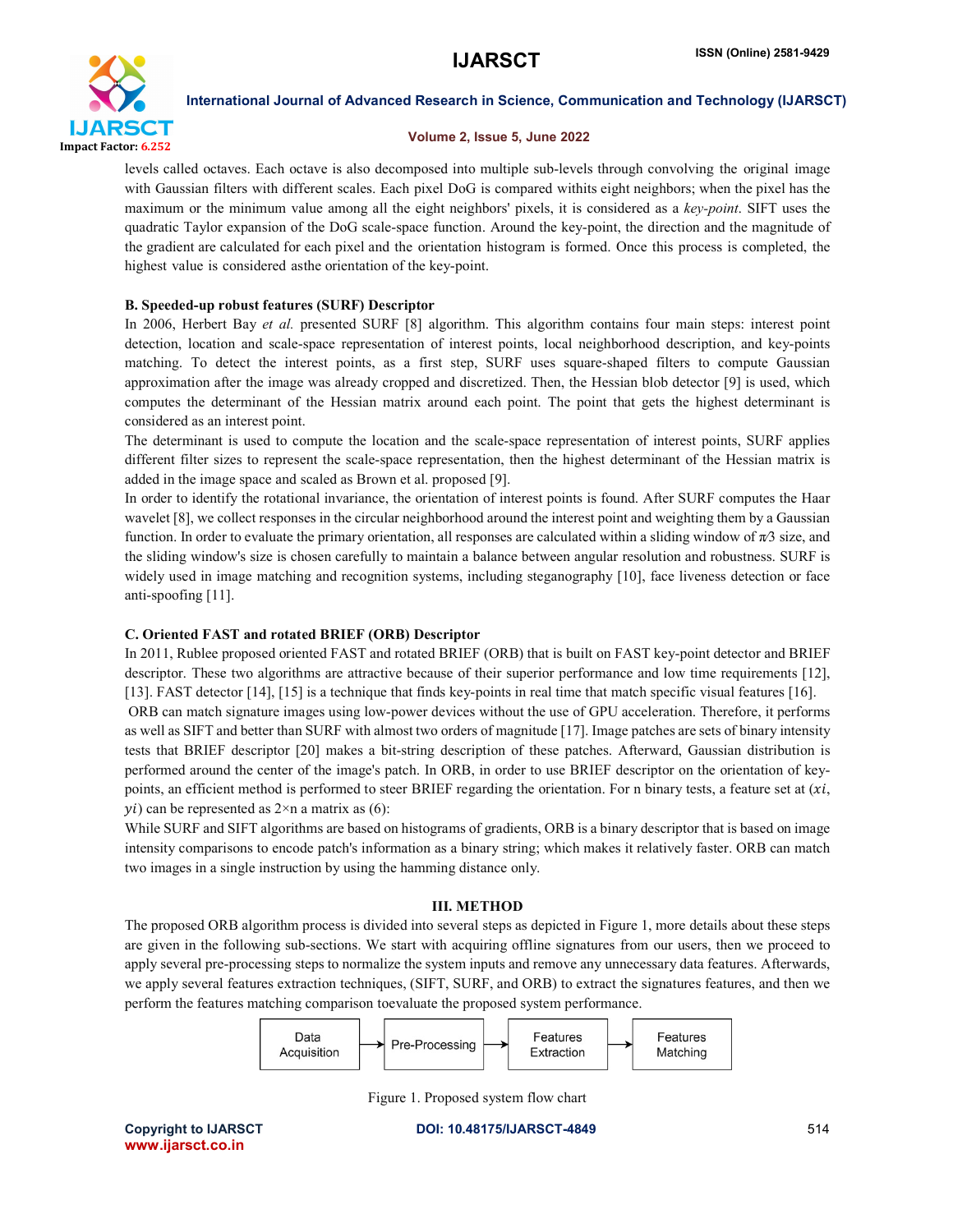

#### Volume 2, Issue 5, June 2022

### 3.1 Feature Extraction

In the feature extraction stage, the system applies ORB, SURF, and SIFT algorithms to extract the signatures features and saves them in two byte-arrays: the serialized image as a byte array, and its associated features also as a byte array. These arrays are then stored into a custom database to facilitate storing and retrieving them. Figure 5 depicts the steps of the feature extraction stage



Figure. The process of features extraction process using SIFT, SURF, and ORB

# 3.2 Proposed Algorithm (pseudo code)

Step1: collect the genuine & forged signatures images Step2: apply pre-processing operation to remove the noise in the images Step3: split the data set as training & testing data set Step4: apply ORB feature extraction algorithm to extract the features Step5: build CNN model architecture & train the model with the training data Step6: validate the model Step7: input genuine & supposed to be forged signature image from the user Step8: apply pre-processing operation Step9: extract features and pass it to the model Step10: Model will predict if the signature is genuine or forged. Step11: stop

# 3.3 DAG-CNN

# A. Architecture

To perform the verification of each signature, a DAG-CNN with its own bilinear architecture is used, in such a way that a very deep CNN can be achieved but divided into two sections focused on learning different characteristics. As shown in Table 1, each division consists of a different configuration, wherepath 1, by the sizes of its filters, is focused on learning details of the signatures, for this reason, it also consists of a large number of filters in all layers to be able to learn enough features. On the other hand, path 2has fewer filters with larger sizes in each layer, which allows this division to learn more general characteristics of the signatures, such as its dimensions and sections by larger details. Due to the original size of the images of the dataset, the computational cost would be very large, for this reason, when entering the network, it was reduced to a size where the characteristics of the signature were not lost, being resized to 30% of its size, remaining with dimensions of 171×276 px at the entrance of the network. In general, the architecture must be able to classify 7 different categories, of which are: a category of genuine signatures and one of forgeries for each user, having 6 categories in total, plus an additional one of signatures not belonging to the database.

# B. Training Process

For the execution of the training, batches of 32 signatures were used per iteration, in other words, to complete an epoch, 89 iterations were needed, since if a larger amount of data were used per batch,the computational cost would be very high. Due to this, we chose to use a learning rate of  $10^{-4}$  for the network to be able to learn the characteristics more generally and prevent the network from falling into astate of overfitting, in addition, the order of the signatures changes randomly in each epoch, in order not to bias the network to learn data sorted in a specific order. With these parameters, the DAG-CNN was trained for 60 epochs, showing the behavior of Figure 3, obtaining an accuracy of 100%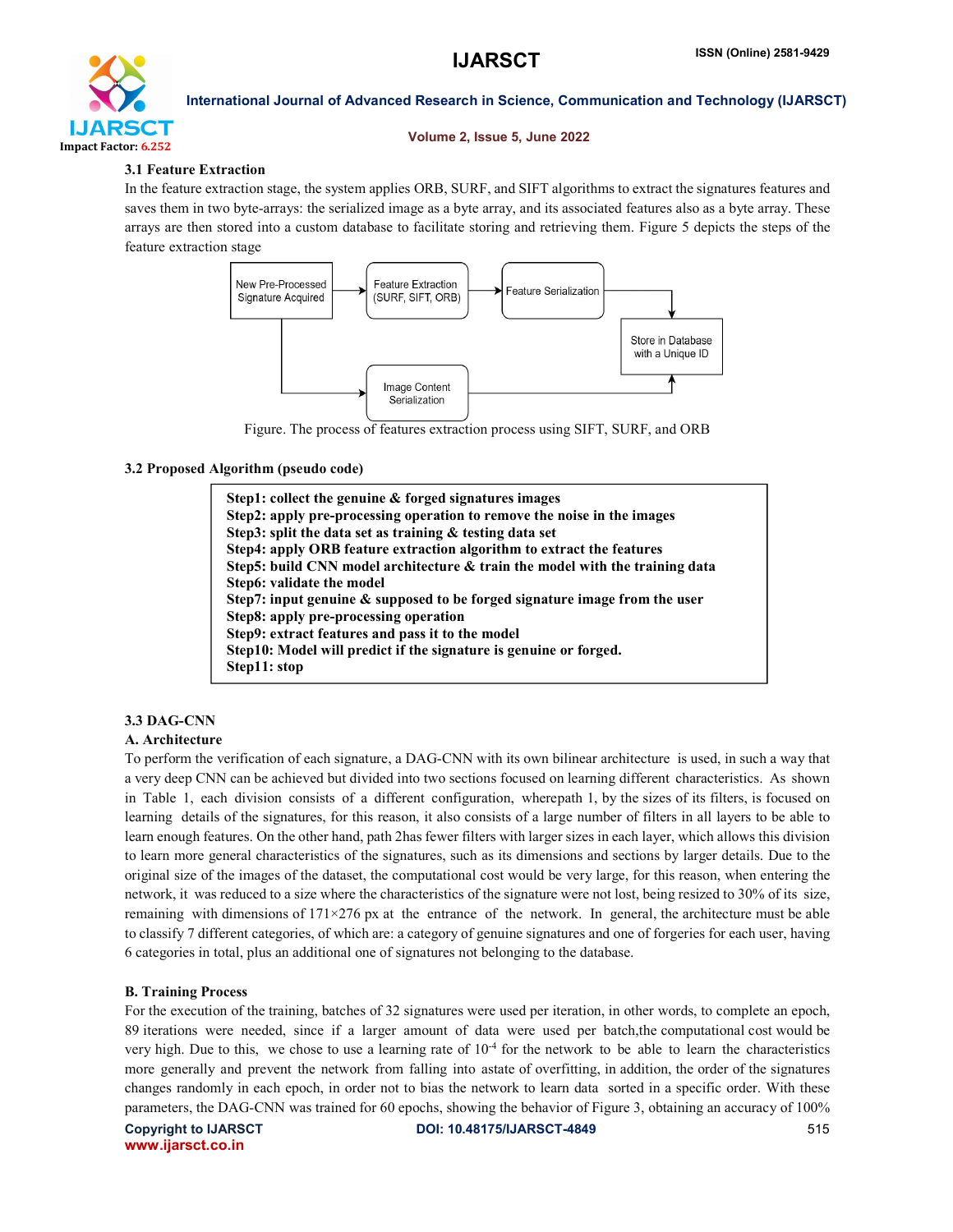

#### Volume 2, Issue 5, June 2022

with the training dataset and99.43% with the validation, which is a very reliable accuracy in terms of identification of forgeries, i.e. of the350 validation signatures, it only had misclassification in 2 signatures, one given as genuine when it was forgery for user 1, and one recognized as forgery when it was genuine for user 3, as shown in the confusion matrix of Figure 4. Likewise, all the signatures of the 115 users not belonging to the verifiable ones were correctly classified.



Figure 3. Training and validation behavior of the DAG-CNN a) Accuracy, b) Loss

|                     |                                 |                                 |                                  | <b>Confusion Matrix</b> |                             |                      |                        |                                 |               |  |
|---------------------|---------------------------------|---------------------------------|----------------------------------|-------------------------|-----------------------------|----------------------|------------------------|---------------------------------|---------------|--|
| <b>Output Class</b> | $L_{1}$                         | 49<br>14.0%                     | $\mathbf{0}$<br>0.0%             | $\bullet$<br>0.0%       | $\mathbf{0}$<br>0.0%        | $\mathbf{0}$<br>0.0% | $\mathbf{0}$<br>0.0%   | $\mathbf{0}$<br>0.0%            | 100%<br>0.0%  |  |
|                     | User <sup>1</sup><br>02         | $\overline{\mathbf{1}}$<br>0.3% | 50<br>14.3%                      | $\bf{0}$<br>0.0%        | $\bf{0}$<br>0.0%            | $\mathbf{0}$<br>0.0% | $\mathbf{0}$<br>0.0%   | $\mathbf{0}$<br>0.0%            | 98.0%<br>2.0% |  |
|                     | L <sub>3</sub><br>2             | $\mathbf{0}$<br>0.0%            | $\mathbf{0}$<br>0.0%             | 50<br>14.3%             | $\bf{0}$<br>0.0%            | $\bf{0}$<br>0.0%     | $\bf{0}$<br>0.0%       | $\bf{0}$<br>0.0%                | 100%<br>0.0%  |  |
|                     | User<br>04                      | $\mathbf{0}$<br>0.0%            | $\mathbf{0}$<br>0.0%             | $\mathbf{0}$<br>0.0%    | 50<br>14.3%                 | $\mathbf{0}$<br>0.0% | $\mathbf{0}$<br>0.0%   | $\overline{0}$<br>0.0%          | 100%<br>0.0%  |  |
|                     | 4.5                             | $\mathbf{0}$<br>0.0%            | $\mathbf{0}$<br>0.0%             | $\Omega$<br>0.0%        | $\Omega$<br>0.0%            | 50<br>14.3%          | $\overline{1}$<br>0.3% | $\Omega$<br>0.0%                | 98.0%<br>2.0% |  |
|                     | User 3<br>06                    | $\mathbf{0}$<br>0.0%            | $\mathbf{0}$<br>0.0%             | $\mathbf{0}$<br>0.0%    | $\bf{0}$<br>0.0%            | $\mathbf{0}$<br>0.0% | 49<br>14.0%            | $\mathbf{0}$<br>0.0%            | 100%<br>0.0%  |  |
|                     | <b>Others</b><br>$\overline{7}$ | $\mathbf{0}$<br>0.0%            | $\mathbf{0}$<br>0.0%             | $\bf{0}$<br>0.0%        | $\bf{0}$<br>0.0%            | $\bf{0}$<br>0.0%     | $\mathbf{0}$<br>0.0%   | 50<br>14.3%                     | 100%<br>0.0%  |  |
|                     |                                 | 98.0%<br>2.0%                   | 100%<br>0.0%                     | 100%<br>0.0%            | 100%<br>0.0%                | 100%<br>0.0%         | 98.0%<br>2.0%          | 100%<br>0.0%                    | 99.4%<br>0.6% |  |
|                     |                                 | F                               | $\frac{2}{\mathbf{G}}$<br>User 1 | 3<br>Ë                  | 4<br>G<br>User <sub>2</sub> | 5<br>F               | 6<br>G<br>User 3       | $\overline{7}$<br><b>Others</b> |               |  |
|                     | Target Class                    |                                 |                                  |                         |                             |                      |                        |                                 |               |  |

Figure 4. Confusion Matrix of the last epoch trained of the network using the Validation DatasetF are the Forgery and G are the Genuine Signatures.

### IV. RESULTS AND DISCUSSIONS

To test the network, an additional database is built, called Test dataset, which consists of 23 genuine signatures and 23 forgeries of each user to which a data augmentation was performed with changes of random position, i.e., in the same way to the augmentation done in section 2, obtaining a total of 345 signatures per category (2415 in total of the database). For the category of others, the 115 users of the UT Sig Dataset were used, but choosing 3 different samples to those already used in the previous databases.

This database is entered to the trained network to perform the test, in which 99.3% of overall accuracy is obtained, as shown in Figure 5, where it can be seen that the genuine signatures of all users were recognized with percentages greater than 98%. However, some forgeries managed to pass as genuine, but their correct classification was higher than 98.5% in all cases, demonstrating the effectiveness of the network in verifying the users registered, even having forgeries with great similarity (those elaborated by the same user with slight changes). To understand the internal operation of the network, the strongest activations of each convolution are extracted after the application of ReLU (Rectified Linear Unit, whose function is to eliminate the negative values of the output volume), in such a way that it can be observed how the network behaves with the image through it.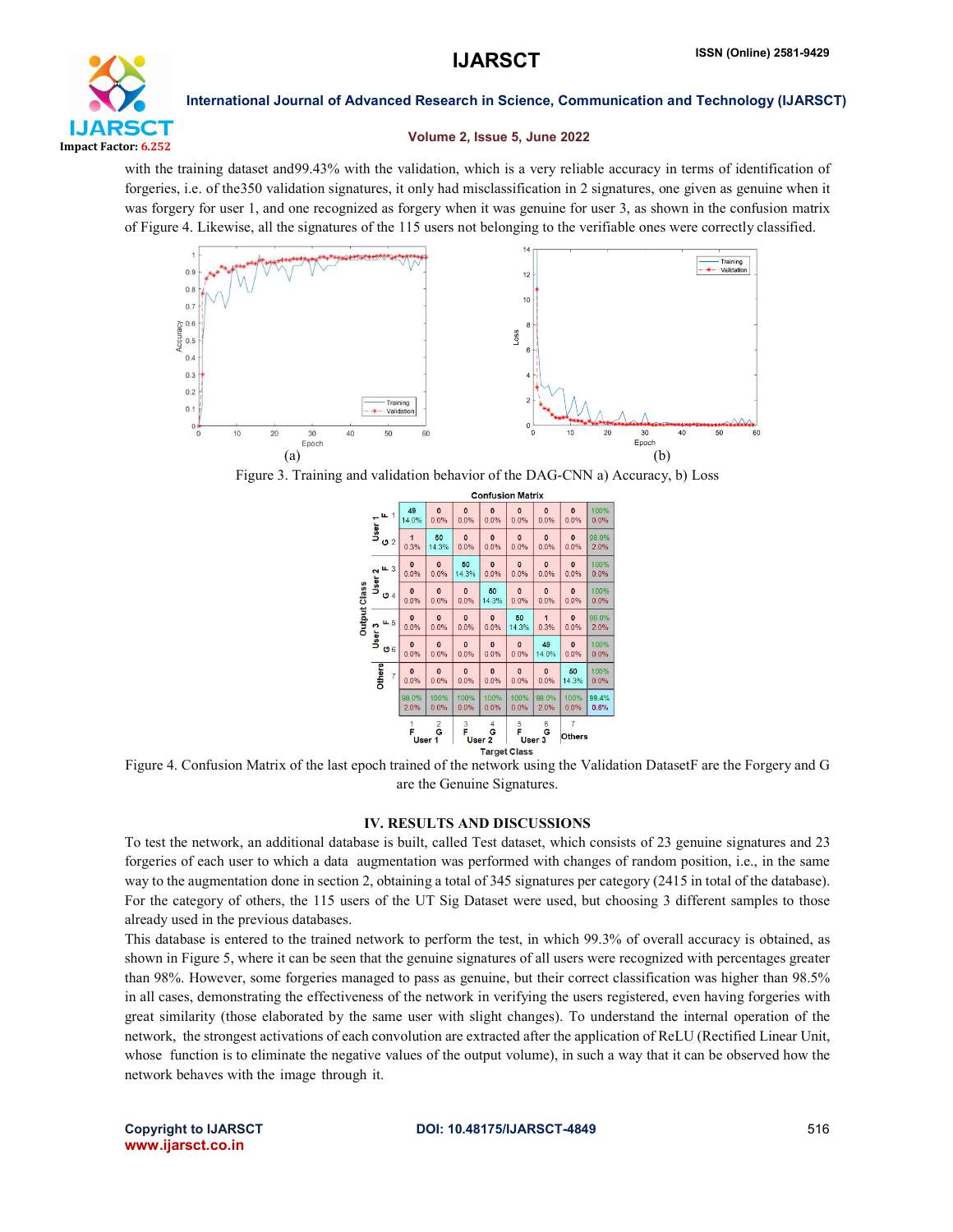

# Volume 2, Issue 5, June 2022

In Figure 6, it can see the different activations of the two divisions of the network.Path 1 shows activations mainly focused on the internal details of the signature, contour and shape in the last two convolutions, while path 2 focuses largely on the general form of the signature, empty sections withinthe contour and the boundaries of possible signature location (convolution 2).

In a more detailed way to visualize the activations over the signature, heat maps overlapped on the original image are used. In those maps, the strongest activations are represented by red color and the weakest ones by dark blue. For this, the best seven activations obtained in the first layer of each path are shown in Figure 7. Within the path 1, the filters were able to learn finer details of the signature, not only related to the shape but of different key parts, such as the first letter of the signature, as can be seen in the last activation of the bottom, and specific traces that can differentiate a forgery from a genuine, such as the third activation at the top and the bottom. On the other hand, in path 2, as expected, generalize the "appearance" of the signature, activating independently the lower, center and top part of the signature, also it activates empty regions as in the second convolution layer, as shown in Figure 6. The above shows that the proposed architecture obtained the behavior that was desired, described in section 3.



Figure 6. Activations of each convolution. At the top, the path 1; at the bottom, the path 2.



Figure 7. Activations of the first convolution layer using overlapped heat maps, a) Path 1, b) Path 2

### V. CONCLUSION

This paper presented the application of a DAG-CNN focused on the offline signature verification, as an advance in the use of Deep Learning pattern recognition techniques in this type of task, giving a network capable of classifying and authenticate at the same time, showing the performance of this type of network. Using a DAG-CNN allowed it to learn different characteristics of the signatures, as shown in Figure 6 and Figure 7, where, depending on the type of configuration that is set in each branch, the network focused on certain sections and details of the signature in order to be